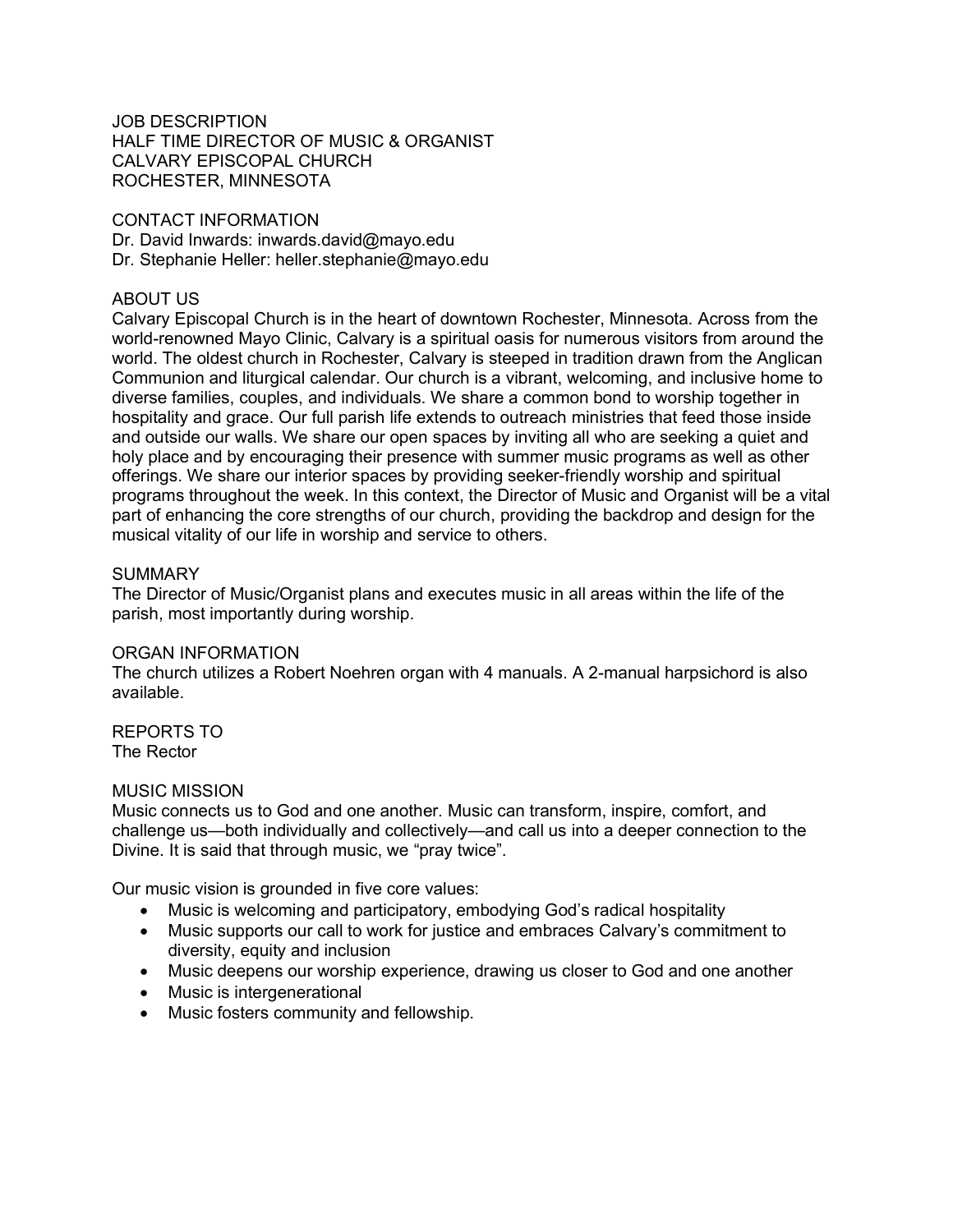### *Being Welcoming and Participatory*

Music at Calvary is welcoming and participatory, embodying God's radical hospitality. We want all to feel welcome to participate in music and explore their own call to offer their gifts. People at all levels of proficiency and talent are invited and encouraged to participate in music through congregational singing, solo or ensemble vocal singing, bell choir, or instrumental music.

*Supporting Calvary*'*s Value of Being Committed to Diversity, Equity, and Inclusion* As a faith community, Calvary is committed to diversity, equity, and inclusion. Our music program supports this commitment through music selection, and we strive to include music in outreach and partnerships with other faith communities, music groups, and service offerings. We seek to experience a diversity of musical experiences while also retaining and incorporating the long and rich history and traditions of the (worldwide) Anglican and (USA) Episcopal Church.

# *Enhancing Our Worship Experience*

Music offerings enhance our worship experience. Music helps us expand and deepen our connection with the Divine, both individually and collectively. Music is holistically connected with our worship services and other expressions of faith. It is a different form of prayer from our spoken words and can express a broad range of emotions. Music can direct us towards the God revealed to us through the Holy Spirit and in the person of Jesus Christ. It can connect us with our scripture and our liturgies in meaningful ways. It can inspire and comfort while transporting us to a different level of connection to the Divine.

### *Being Intergenerational*

We seek the faith formation of Christians of all ages at Calvary. Our music program provides opportunities and experiences for those from toddler to elder. Our music program helps develop children's faith, relationships with other youth and adults in our community, and musical skills. We encourage opportunities for multi-generational music offerings. While this position of DOM/Organist will work primarily with the adult Choir, they will interface with the Children's Choir Director, for whom we are also searching. These two people will work together in many ways.

### *Fostering Community*

Our music programs foster community in worship as well as other gatherings. We build collaborative relationships within ensembles as well as between musicians and the congregation. Our music programs help build connections and social bonds within Calvary.

# *Extended Ministry of Music and the Arts*

We intend to continue to enhance Calvary's unique opportunity (across from the Mayo Clinic) to invite people into a deeper sense of spirituality through the arts given offerings such as Choral Evensong, Advent Procession, and special concerts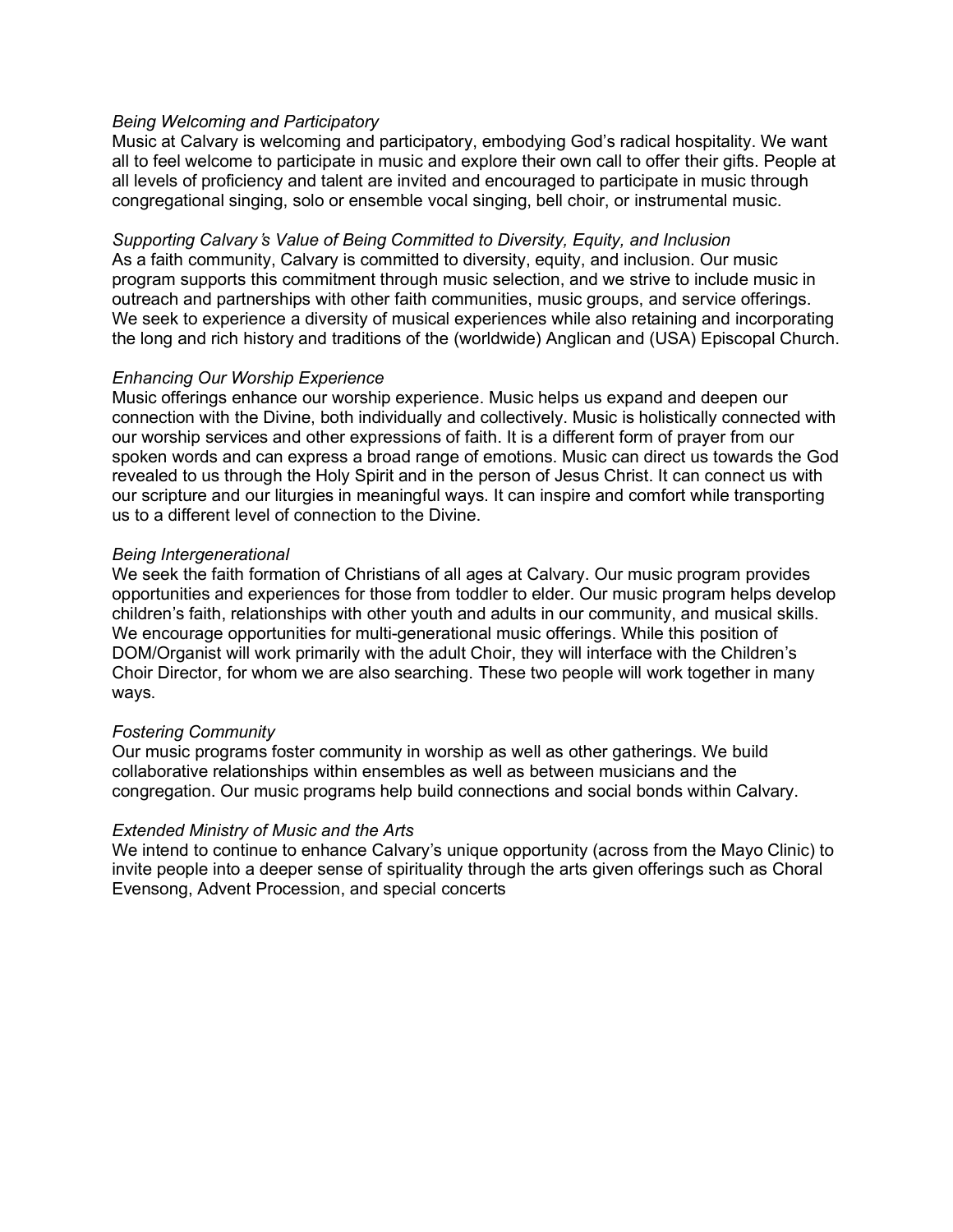# QUALIFICATIONS

Mastery of the organ and piano Good knowledge of organ repertoire Good knowledge of choral repertoire (adults, youth, and children) Ability to work well with people of all ages, as a team player Ability to work well with parish staff Wholesome sense of the pastoral opportunities that are presented through music and the arts

## EDUCATION

Bachelor's degree in Music or equivalent work experience

## **HOURS**

Half time salaried position of no more than 20 hours per week.

### DUTIES AND RESPONSIBILITIES

### *Planning for Worship*

It is here that various forms of musical expression can be explored to compliment worship. The Director prepares the musical portion of the weekly service, then passes it on to the Parish Administrator for announcements and printing. Every service that is celebrated requires planning for the liturgical flow. This includes hymns, anthems or solos, organ music, etc. The Director will meet regularly with the Rector, to plan liturgies and to help communicate other needs to the Choir and other musicians who will have a responsibility in the service. These plans should be settled well in advance of the service. All music should be well rehearsed. It will be the responsibility of the Director to update hymn boards as necessary. Development and planning for all supporting volunteers should be done on a quarterly basis.

### *Direction of the Choir(s)*

The Motet Choir of this parish exists to lead and enhance the worship of God. Other choirs may be formed at the discretion and direction of the Music Director. A special emphasis on including youth would be desired. These choirs need to be rehearsed and prepared so that what they offer is done with the highest level of excellence possible. This rehearsal will be done during the program year according to a schedule set by the Director. Current rehearsal schedule is ninety minutes weekly. Choir music will be chosen by the Director. It is expected that there will be a score study before each rehearsal.

### *Special Responsibilities*

The Director will see to the preparation of a budget, working with the Rector and Finance Team, and will submit that budget to the Treasurer, when requested, for the following year. The Director will see to the tuning, maintenance, and preservation of the organs, pianos, harpsichord, handbells, hand chimes, timpani, Orff Instruments and other musical instruments and equipment as needed. This maintenance will include regular attention to humidifiers in the choir room and the organ blower, as well as all Piano Saver Systems. The Director sees to the maintenance of adult choir robes. Oversight of the part of the building which houses the music program is also the responsibility of the Director, and any issues or needs should be reported to the Vestry representative for Building and Grounds. Other special duties include maintaining the music library which may require reporting texts and music to OneLicense such as when used in bulletins and live streaming. It will be required to obtain copyrights when necessary. When possible, the Director will make themselves available for planning funerals and weddings including meeting with the interested parties of those events. Payment for Funerals and Weddings is outside of the salary for the DOM, and will be paid by the parties involved.